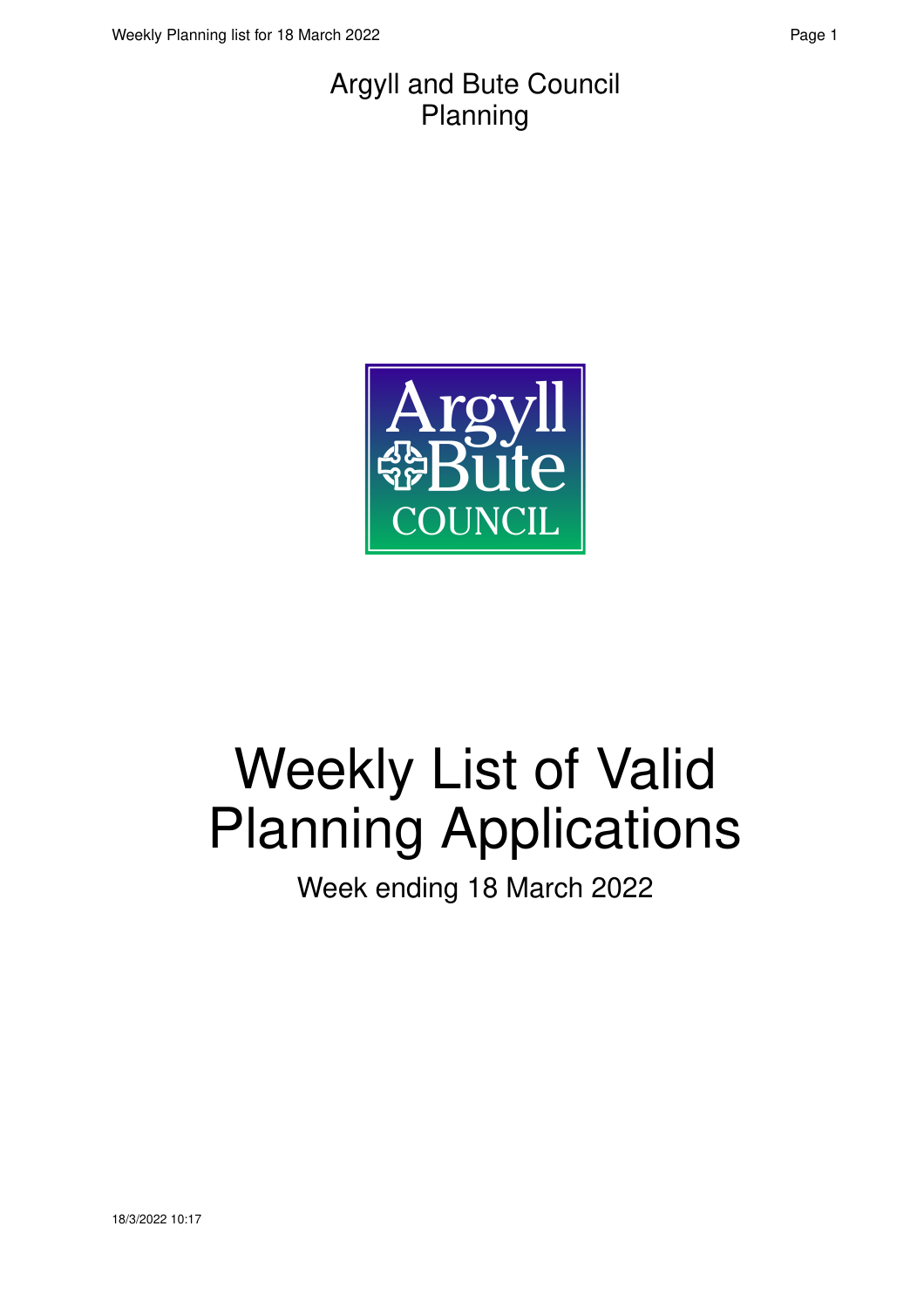### **Bute and Cowal**

| Reference:                                   | 21/02027/PP                                                                   | Officer:<br>Telephone:                                           | Steven Gove<br>01546 605518                                    |
|----------------------------------------------|-------------------------------------------------------------------------------|------------------------------------------------------------------|----------------------------------------------------------------|
| <b>Ward Details:</b>                         | 06 - Cowal                                                                    |                                                                  |                                                                |
| <b>Community Council:</b>                    | <b>Strachur Community Council</b>                                             |                                                                  |                                                                |
| Proposal:                                    |                                                                               | Erection of 5 A-framed units to be used as short-term letting    |                                                                |
|                                              |                                                                               |                                                                  | accommodation, installation of waste water treatment plant and |
|                                              | formation of vehicular access                                                 |                                                                  |                                                                |
| Location:                                    |                                                                               |                                                                  |                                                                |
|                                              | Land South West Of Gortein Croft, Strathlachlan, Cairndow,<br>Argyll And Bute |                                                                  |                                                                |
| <b>Applicant:</b>                            | Mr Findlay Barge                                                              |                                                                  |                                                                |
|                                              |                                                                               | Marieannach Croft, Evanachan Farm, Otter Ferry, By               |                                                                |
|                                              |                                                                               |                                                                  |                                                                |
|                                              | Tighnabruaich, PA21 2DH                                                       |                                                                  |                                                                |
| Agent:                                       | $JM = A + uD$                                                                 |                                                                  |                                                                |
|                                              |                                                                               | Argyll Studio, 93B Marine Parade, Kirn, Dunoon, Argyll And       |                                                                |
|                                              | Bute, PA23 8HQ                                                                |                                                                  |                                                                |
| <b>Development Type:</b>                     | N10B - Other developments - Local                                             |                                                                  |                                                                |
| <b>Grid Ref:</b>                             | 195325 - 689031                                                               |                                                                  |                                                                |
|                                              |                                                                               |                                                                  |                                                                |
| Reference:                                   | 21/02028/PP                                                                   | Officer:                                                         | <b>Steven Gove</b>                                             |
|                                              |                                                                               | Telephone:                                                       | 01546 605518                                                   |
| <b>Ward Details:</b>                         | 06 - Cowal                                                                    |                                                                  |                                                                |
| <b>Community Council:</b>                    | <b>Strachur Community Council</b>                                             |                                                                  |                                                                |
| Proposal:                                    |                                                                               | Erection of croft welfare utility building and yoga retreat geo- |                                                                |
|                                              |                                                                               | desic dome, installation of waste water treatment plant and for- |                                                                |
|                                              | mation of vehicular access                                                    |                                                                  |                                                                |
| Location:                                    |                                                                               | Land South Of Gortein Croft, Strathlachlan, Cairndow, Argyll     |                                                                |
|                                              | And Bute                                                                      |                                                                  |                                                                |
| <b>Applicant:</b>                            | Mr Findlay Barge                                                              |                                                                  |                                                                |
|                                              |                                                                               | Land South Of Gortein Croft, Strathlachlan, Cairndow, Argyll     |                                                                |
|                                              | And Bute                                                                      |                                                                  |                                                                |
| Agent:                                       | $JM = A + U D$                                                                |                                                                  |                                                                |
|                                              |                                                                               | Argyll Studio, 93B Marine Parade, Kirn, Dunoon, Argyll And       |                                                                |
|                                              | Bute, PA23 8HQ                                                                |                                                                  |                                                                |
| <b>Development Type:</b><br><b>Grid Ref:</b> | N10B - Other developments - Local<br>195456 - 688990                          |                                                                  |                                                                |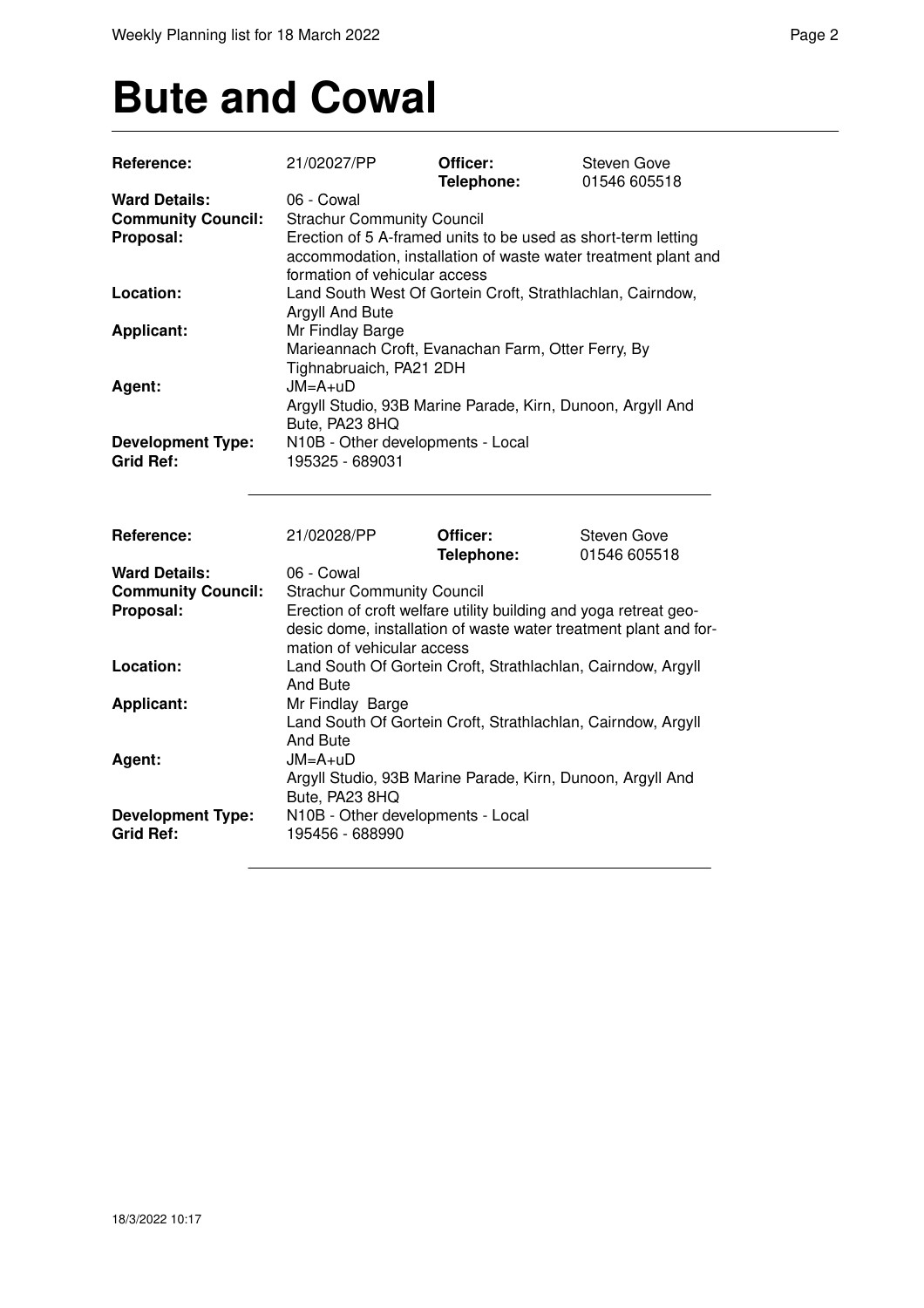Weekly Planning list for 18 March 2022 **Page 3** Page 3

| <b>Reference:</b>         | 22/00372/PNTEL                                                                      | Officer:<br>Telephone: | Steven Gove<br>01546 605518 |  |
|---------------------------|-------------------------------------------------------------------------------------|------------------------|-----------------------------|--|
| <b>Ward Details:</b>      | 06 - Cowal                                                                          |                        |                             |  |
| <b>Community Council:</b> | Colintraive And Glendaruel CC                                                       |                        |                             |  |
| Proposal:                 | Installation of 25 metre high steel lattice tower and associated<br>ancillary works |                        |                             |  |
| Location:                 | Ardtaraig Forest, Near Eas Mor (Off The B836), Colintraive,<br>Argyll And Bute      |                        |                             |  |
| <b>Applicant:</b>         | Hutchison 3G UK Ltd                                                                 |                        |                             |  |
|                           | Star House, 20 Grenfell Road, Maidenhead, Berkshire, SL6<br>1EH                     |                        |                             |  |
| Agent:                    | <b>WHP Telecoms Limited</b>                                                         |                        |                             |  |
|                           | Station Court, 1A Station Road, Guiseley, Leeds, LS20 8EY                           |                        |                             |  |
| <b>Development Type:</b>  | G C67 - Telecommunications GPDO                                                     |                        |                             |  |
| <b>Grid Ref:</b>          | 204628 - 682017                                                                     |                        |                             |  |
|                           |                                                                                     |                        |                             |  |
| D <sub>6</sub>            | 00/0040E/TDO                                                                        | $\bigcap$ iiiaau.      | C <sub>on</sub>             |  |

| Reference:                                   | 22/00485/TPO                                               | Officer:   | Steven Gove  |
|----------------------------------------------|------------------------------------------------------------|------------|--------------|
|                                              |                                                            | Telephone: | 01546 605518 |
| <b>Ward Details:</b>                         | 08 - Isle Of Bute                                          |            |              |
| <b>Community Council:</b>                    | <b>Bute Community Council</b>                              |            |              |
| Proposal:                                    | Felling of group of Ash and Sycamore trees                 |            |              |
| Location:                                    | Eaglesham House, 7 - 9 Mount Pleasant Road, Rothesay, Isle |            |              |
|                                              | Of Bute, Argyll And Bute, PA20 9HQ                         |            |              |
| <b>Applicant:</b>                            | <b>SSEN</b>                                                |            |              |
|                                              | 12 Highland Avenue, Sandbank Industrial Estate, Dunoon,    |            |              |
|                                              | <b>PA23 8PB</b>                                            |            |              |
| Agent:                                       | N/A                                                        |            |              |
| <b>Development Type:</b><br><b>Grid Ref:</b> | N0 - not required for statutory returns<br>209052 - 664433 |            |              |
|                                              |                                                            |            |              |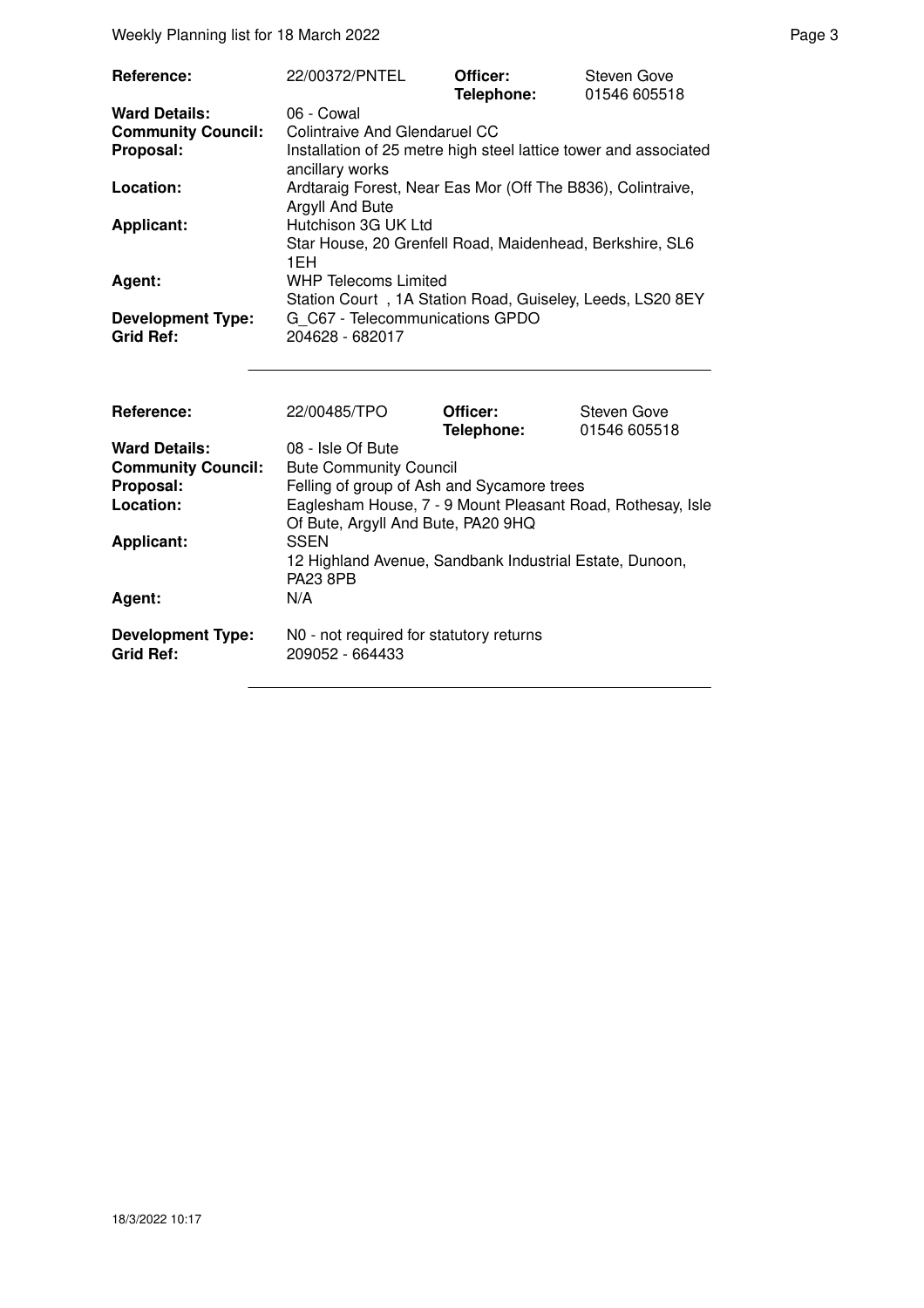### **Helensburgh and Lomond**

| Reference:                                                     | 21/01507/PP                                                                                                                                                                                                                                                                                                                                                                                                                                                                                      | Officer:<br>Telephone: | Karen Malloy<br>01546 605518                                                                                     |  |
|----------------------------------------------------------------|--------------------------------------------------------------------------------------------------------------------------------------------------------------------------------------------------------------------------------------------------------------------------------------------------------------------------------------------------------------------------------------------------------------------------------------------------------------------------------------------------|------------------------|------------------------------------------------------------------------------------------------------------------|--|
| <b>Ward Details:</b><br><b>Community Council:</b><br>Proposal: | 09 - Lomond North<br><b>Garelochhead Community Council</b><br>Installation of fire exit doors and installation of additional<br>rooflight                                                                                                                                                                                                                                                                                                                                                        |                        |                                                                                                                  |  |
| Location:                                                      | 0EL.                                                                                                                                                                                                                                                                                                                                                                                                                                                                                             |                        | Aldavhu, Garelochhead, Helensburgh, Argyll And Bute, G84                                                         |  |
| <b>Applicant:</b>                                              | <b>Mrs Heather Smith</b><br>Aldavhu, Garelochhead, Helensburgh, Argyll And Bute, G84<br>0EL                                                                                                                                                                                                                                                                                                                                                                                                      |                        |                                                                                                                  |  |
| Agent:                                                         | Mr Raymond Mathers<br>Flat 13, 12 East Montrose Street, Helensburgh, Argyll And<br>Bute, G84 7HP                                                                                                                                                                                                                                                                                                                                                                                                 |                        |                                                                                                                  |  |
| <b>Development Type:</b><br><b>Grid Ref:</b>                   | N01 - Householder developments<br>223399 - 690826                                                                                                                                                                                                                                                                                                                                                                                                                                                |                        |                                                                                                                  |  |
| Reference:                                                     | 22/00266/PP                                                                                                                                                                                                                                                                                                                                                                                                                                                                                      | Officer:<br>Telephone: | Emma Jane<br>01546 605518                                                                                        |  |
| <b>Ward Details:</b><br><b>Community Council:</b><br>Proposal: | 10 - Helensburgh Central<br><b>Helensburgh Community Council</b><br>Alterations and change of use of (Class 4) business to flatted<br>dwelling, including installation of replacement windows and re-<br>roofing<br>12 James Street, Helensburgh, Argyll And Bute, G84 8AS<br>Alistair Hart And Tracey Maleham<br>10 James Street, Helensburgh, Argyll And Bute, G84 8AS<br>Architecture And Design<br>9 West Montrose Street, Helensburgh, G84 9NR<br>N03B - Housing - Local<br>229422 - 682399 |                        |                                                                                                                  |  |
| Location:<br><b>Applicant:</b>                                 |                                                                                                                                                                                                                                                                                                                                                                                                                                                                                                  |                        |                                                                                                                  |  |
| Agent:                                                         |                                                                                                                                                                                                                                                                                                                                                                                                                                                                                                  |                        |                                                                                                                  |  |
| <b>Development Type:</b><br><b>Grid Ref:</b>                   |                                                                                                                                                                                                                                                                                                                                                                                                                                                                                                  |                        |                                                                                                                  |  |
| <b>Reference:</b>                                              | 22/00267/LIB                                                                                                                                                                                                                                                                                                                                                                                                                                                                                     | Officer:<br>Telephone: | Emma Jane<br>01546 605518                                                                                        |  |
| <b>Ward Details:</b><br><b>Community Council:</b><br>Proposal: | 10 - Helensburgh Central<br><b>Helensburgh Community Council</b><br>Refurbishment/installation of replacement windows, re-slating<br>roof and internal alterations to form flatted dwelling                                                                                                                                                                                                                                                                                                      |                        |                                                                                                                  |  |
| Location:<br><b>Applicant:</b>                                 | Alistair Hart And Tracey Maleham                                                                                                                                                                                                                                                                                                                                                                                                                                                                 |                        | 12 James Street, Helensburgh, Argyll And Bute, G84 8AS<br>10 James Street, Helensburgh, Argyll And Bute, G84 8AS |  |
| Agent:                                                         | Architecture And Design                                                                                                                                                                                                                                                                                                                                                                                                                                                                          |                        |                                                                                                                  |  |
| <b>Development Type:</b><br><b>Grid Ref:</b>                   | 9 West Montrose Street, Helensburgh, G84 9NR<br>$N14$ - Listed bldg + con area consents<br>229422 - 682399                                                                                                                                                                                                                                                                                                                                                                                       |                        |                                                                                                                  |  |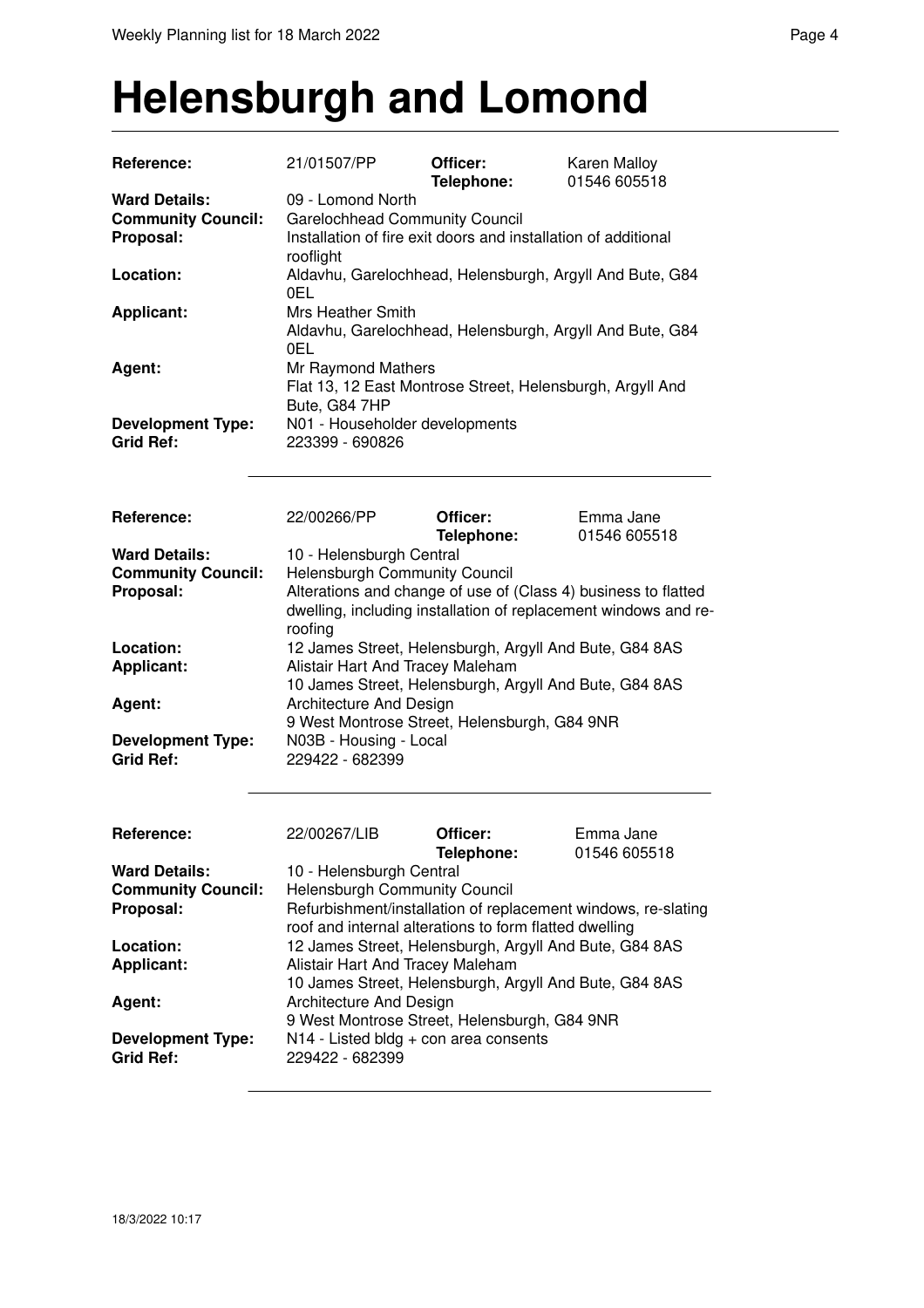Weekly Planning list for 18 March 2022 **Page 5** Page 5

| Reference:                                                     | 22/00356/LIB                                                                                                                                                                                                                                                                                                                                     | Officer:<br>Telephone:                                    | Allocated To Area Office<br>01546 605518 |  |
|----------------------------------------------------------------|--------------------------------------------------------------------------------------------------------------------------------------------------------------------------------------------------------------------------------------------------------------------------------------------------------------------------------------------------|-----------------------------------------------------------|------------------------------------------|--|
| <b>Ward Details:</b><br><b>Community Council:</b><br>Proposal: | 09 - Lomond North<br>Cove And Kilcreggan Community Council<br>Restoration, repairs and alterations including roof, wall, floor,<br>structural fabric repairs, upgrade of roof insulation, replacement<br>and repair/refurbishment to windows and doors. Minor internal<br>alterations including installation of mezzanine and stair to<br>annexe |                                                           |                                          |  |
| Location:                                                      | G84 0NR                                                                                                                                                                                                                                                                                                                                          | The Linn, Shore Road, Cove, Helensburgh, Argyll And Bute, |                                          |  |
| <b>Applicant:</b>                                              | Mr And Ms Matthew Young And Kathrin Hamilton<br>The Linn, Shore Road, Cove, Helensburgh, Argyll And Bute,<br>G84 0NR                                                                                                                                                                                                                             |                                                           |                                          |  |
| Agent:                                                         | <b>Convery Prenty Shields Architects</b><br>231 St Vincent Street, Glasgow, G2 5QY                                                                                                                                                                                                                                                               |                                                           |                                          |  |
| <b>Development Type:</b><br><b>Grid Ref:</b>                   | $N14$ - Listed bldg + con area consents<br>222349 - 682661                                                                                                                                                                                                                                                                                       |                                                           |                                          |  |
| Reference:                                                     | 22/00512/TPO                                                                                                                                                                                                                                                                                                                                     | Officer:<br>Telephone:                                    | Allocated To Area Office<br>01546 605518 |  |
| <i>Moral Datailas</i>                                          | $10$ Llalanghurah Cantral                                                                                                                                                                                                                                                                                                                        |                                                           |                                          |  |

|                           | Telephone:                                                          | 01546 605518                                         |
|---------------------------|---------------------------------------------------------------------|------------------------------------------------------|
| <b>Ward Details:</b>      | 10 - Helensburgh Central                                            |                                                      |
| <b>Community Council:</b> | <b>Helensburgh Community Council</b>                                |                                                      |
| Proposal:                 | Proposed pollarding of 2 trees                                      |                                                      |
| Location:                 | 4 Kennedy Drive, Helensburgh, Argyll And Bute, G84 9LT              |                                                      |
| <b>Applicant:</b>         | Mr Joe Laverty                                                      |                                                      |
|                           | Culivona, 4 Kennedy Drive, Helensburgh, Argyll And Bute, G84<br>9LT |                                                      |
| Agent:                    | <b>LTC</b>                                                          |                                                      |
|                           | Dunura<br>G84 9JR                                                   | , 51 Colquhoun Street, Helensburgh, Argyll And Bute, |
| <b>Development Type:</b>  | N0 - not required for statutory returns                             |                                                      |
| <b>Grid Ref:</b>          | 230117 - 683787                                                     |                                                      |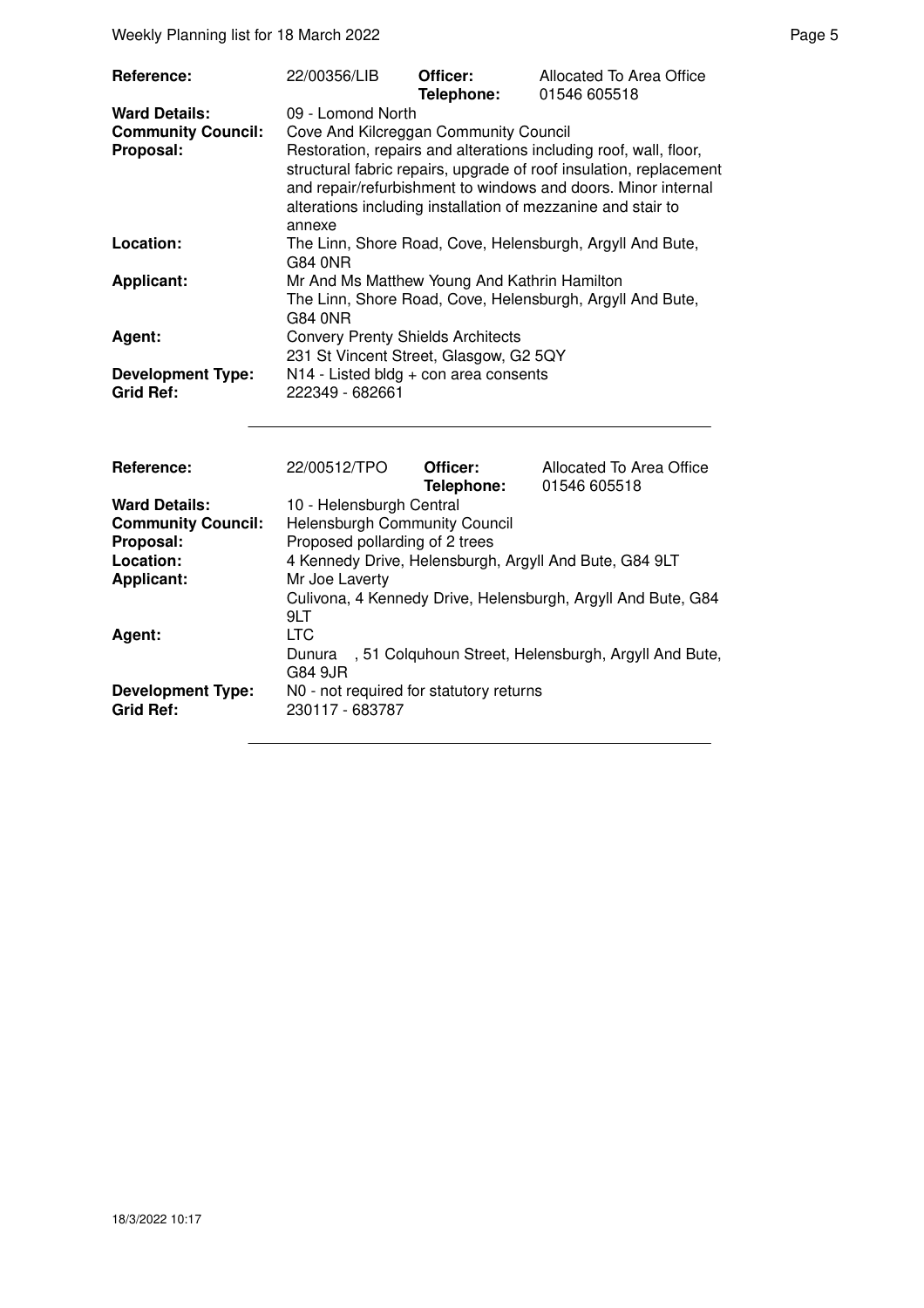## **Oban, Lorn and the Isles**

| Reference:                | 21/02637/PP                                                                                                   | Officer:<br>Telephone: | <b>Fiona Scott</b><br>01546 605518                               |
|---------------------------|---------------------------------------------------------------------------------------------------------------|------------------------|------------------------------------------------------------------|
| <b>Ward Details:</b>      | 05 - Oban North And Lorn                                                                                      |                        |                                                                  |
| <b>Community Council:</b> | <b>Oban Community Council</b><br>Change of use of former radio station to form 2no holiday let-<br>ting units |                        |                                                                  |
| Proposal:                 |                                                                                                               |                        |                                                                  |
|                           |                                                                                                               |                        |                                                                  |
| Location:                 | 132 George Street, Oban, Argyll And Bute, PA34 5NU                                                            |                        |                                                                  |
| <b>Applicant:</b>         | Eeusk And Piazza Ltd                                                                                          |                        |                                                                  |
|                           | The North Pier, Oban, Argyll And Bute, PA34 4AT                                                               |                        |                                                                  |
| Agent:                    | Silverfern Consultancy                                                                                        |                        |                                                                  |
|                           | 19 Woodvale Avenue, Giffnock, Glasgow, G46 6RG                                                                |                        |                                                                  |
| <b>Development Type:</b>  | N10B - Other developments - Local                                                                             |                        |                                                                  |
| <b>Grid Ref:</b>          | 185884 - 730349                                                                                               |                        |                                                                  |
|                           |                                                                                                               |                        |                                                                  |
|                           |                                                                                                               |                        |                                                                  |
| Reference:                | 21/02719/PP                                                                                                   | Officer:               | Jennifer Campbell                                                |
|                           |                                                                                                               | Telephone:             | 01546 605518                                                     |
| <b>Ward Details:</b>      | 04 - Oban South And The Isles                                                                                 |                        |                                                                  |
| <b>Community Council:</b> | <b>Mull Community Council</b>                                                                                 |                        |                                                                  |
| Proposal:                 |                                                                                                               |                        | Erection of dwellinghouse, installation of private sewage treat- |
|                           | ment plant and formation of vehicular access                                                                  |                        |                                                                  |
| Location:                 |                                                                                                               |                        |                                                                  |
|                           |                                                                                                               |                        | Land North West Of Some Cottages, Glengorn Road, Glen-           |
|                           | gorm, Isle Of Mull, Argyll And Bute                                                                           |                        |                                                                  |
| <b>Applicant:</b>         | Mr And Mrs David And Rebecca Maclennan                                                                        |                        |                                                                  |
|                           | C/o HAUS, The Green House, Inverness, IV2 3BL                                                                 |                        |                                                                  |
| Agent:                    | HAUS Architectural & Timber Frame Ltd                                                                         |                        |                                                                  |
|                           |                                                                                                               |                        | Green House, Beechwood Park North, Inverness, IV2 3BL            |
| <b>Development Type:</b>  | N03B - Housing - Local                                                                                        |                        |                                                                  |
| <b>Grid Ref:</b>          | 144375 - 756440                                                                                               |                        |                                                                  |
|                           |                                                                                                               |                        |                                                                  |
|                           |                                                                                                               |                        |                                                                  |
| Reference:                | 21/02727/PP                                                                                                   | Officer:               | <b>Fiona Scott</b>                                               |
|                           |                                                                                                               | Telephone:             | 01546 605518                                                     |
| <b>Ward Details:</b>      | 05 - Oban North And Lorn                                                                                      |                        |                                                                  |
| <b>Community Council:</b> | Avich And Kilchrenan Community Council                                                                        |                        |                                                                  |
| Proposal:                 |                                                                                                               |                        | Use of land for the sitting of four glamping pods with decking   |
|                           |                                                                                                               |                        | areas for hot tubs, installation of two waste water treatment    |
|                           |                                                                                                               |                        | plants, recycle/waste area, parking/turning areas and associ-    |
|                           | ated footpaths and landscaping                                                                                |                        |                                                                  |
| Location:                 |                                                                                                               |                        | Land South East Of Hill Park, Kilchrenan, Taynuilt, Argyll And   |
|                           | <b>Bute</b>                                                                                                   |                        |                                                                  |
| <b>Applicant:</b>         | Mrs Isobel Grant                                                                                              |                        |                                                                  |
|                           |                                                                                                               |                        |                                                                  |
|                           | Hill Park, Kilchrenan, Taynuilt, Argyll And Bute, PA35 1HE                                                    |                        |                                                                  |
| Agent:                    | Glampitect                                                                                                    |                        |                                                                  |

9-10 St Andrew Square , Edinburgh, EH2 2AF

**Development Type:** N10B - Other developments - Local<br>Grid Ref: 207447 - 724095 **Grid Ref:** 207447 - 724095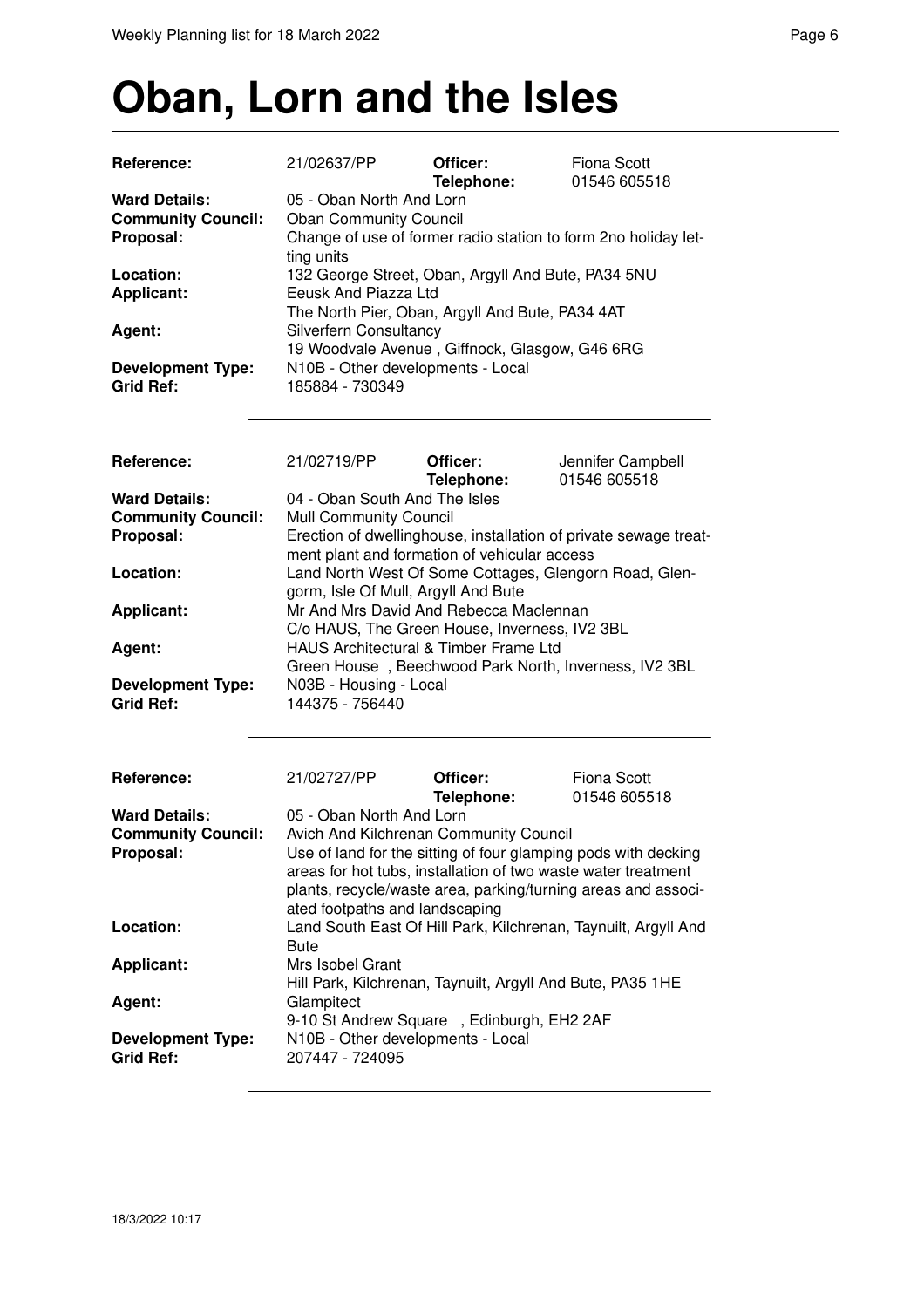Weekly Planning list for 18 March 2022 **Page 7** Neekly Planning list for 18 March 2022

| Reference:                | 22/00316/PP                                               | Officer:<br>Telephone: | Fiona Scott<br>01546 605518 |
|---------------------------|-----------------------------------------------------------|------------------------|-----------------------------|
| <b>Ward Details:</b>      | 04 - Oban South And The Isles                             |                        |                             |
| <b>Community Council:</b> | <b>Tiree Community Council</b>                            |                        |                             |
| Proposal:                 | Erection agricultural building                            |                        |                             |
| Location:                 | 21 Kenovay, Isle Of Tiree, Argyll And Bute, PA77 6UU      |                        |                             |
| <b>Applicant:</b>         | Mr A J McLean                                             |                        |                             |
|                           | Heylipol Farm, Isle Of Tiree, Argyll And Bute, PA77 6TY   |                        |                             |
| Agent:                    | Robinsons                                                 |                        |                             |
|                           | Broomhouses 2 Industrial Estate, Glasgow Road, Lockerbie, |                        |                             |
|                           | <b>DG11 2SD</b>                                           |                        |                             |
| <b>Development Type:</b>  | N10B - Other developments - Local                         |                        |                             |
| <b>Grid Ref:</b>          | 99583 - 746182                                            |                        |                             |

| Reference:                                   | 22/00518/PNAGRL                                            | Officer: | Allocated To Area Office<br>Telephone: 01546 605518      |
|----------------------------------------------|------------------------------------------------------------|----------|----------------------------------------------------------|
| <b>Ward Details:</b>                         | 05 - Oban North And Lorn                                   |          |                                                          |
| <b>Community Council:</b>                    | <b>Lismore Community Council</b>                           |          |                                                          |
| Proposal:                                    | Erection of agricultural building                          |          |                                                          |
| Location:                                    |                                                            |          | Land North Of Pier House, Achnacroish Farm, Achnacroish, |
|                                              | Argyll And Bute, Isle Of Lismore                           |          |                                                          |
| <b>Applicant:</b>                            | Mr Peter MacDougall                                        |          |                                                          |
|                                              | Bailuacraich Farm, Isle Of Lismore, Oban, Argyll And Bute, |          |                                                          |
|                                              | <b>PA34 5UL</b>                                            |          |                                                          |
| Agent:                                       | N/A                                                        |          |                                                          |
| <b>Development Type:</b><br><b>Grid Ref:</b> | G C18 - Agricultural works<br>185147 - 741250              |          |                                                          |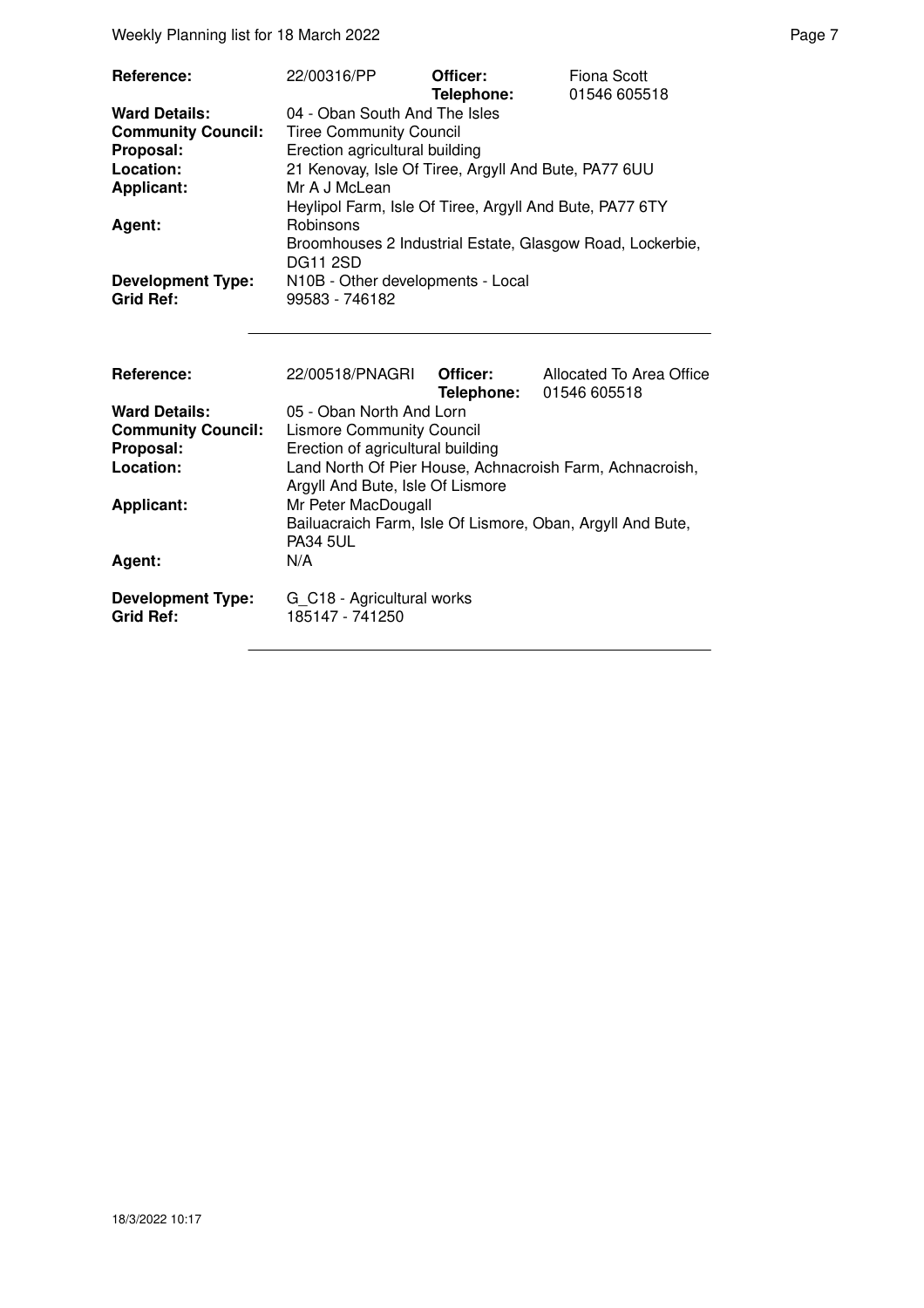# **Mid Argyll, Kintyre and Islay**

| Reference:                                                     | 22/00292/PPP                                                                                                                                                                            | Officer:<br>Telephone: | Allocated To Area Office<br>01546 605518                      |  |
|----------------------------------------------------------------|-----------------------------------------------------------------------------------------------------------------------------------------------------------------------------------------|------------------------|---------------------------------------------------------------|--|
| <b>Ward Details:</b><br><b>Community Council:</b><br>Proposal: | 02 - Kintyre And The Islands<br><b>West Kintyre Community Council</b><br>Renewal of planning permission in principle reference<br>18/02411/PPP (Site for the erection of dwellinghouse) |                        |                                                               |  |
| Location:<br><b>Applicant:</b>                                 | Dennis Rye Pension Fund<br>C/O Agent                                                                                                                                                    |                        | Land South West Of Low Clachaig, Muasdale, Argyll And Bute    |  |
| <b>Agent:</b>                                                  | <b>RDS Forestry Ltd</b><br>7UF                                                                                                                                                          |                        | 45 Enterprise House, Springkerse Business Park, Stirling, FK7 |  |
| <b>Development Type:</b><br><b>Grid Ref:</b>                   | N03B - Housing - Local<br>168900 - 640090                                                                                                                                               |                        |                                                               |  |
| Reference:                                                     | 22/00302/PPP                                                                                                                                                                            | Officer:<br>Telephone: | Allocated To Area Office<br>01546 605518                      |  |
| <b>Ward Details:</b>                                           | 02 - Kintyre And The Islands                                                                                                                                                            |                        |                                                               |  |
| <b>Community Council:</b>                                      | <b>East Kintyre Community Council</b>                                                                                                                                                   |                        |                                                               |  |
| Proposal:                                                      | Site for the erection of dwellinghouse                                                                                                                                                  |                        |                                                               |  |
| Location:                                                      | town, Argyll And Bute                                                                                                                                                                   |                        | Land South Of Patersons Bakery, 8 Airds, Carradale, Campbel-  |  |
| <b>Applicant:</b>                                              | Mrs Angela Arkell<br>30A Grandeagles, Nethercoul, Auchterarder, PH3 1ET                                                                                                                 |                        |                                                               |  |
| Agent:                                                         | <b>Tom Grant Architects</b><br>41 Longrow, Campbeltown, Argyll And Bute, PA28 6ER                                                                                                       |                        |                                                               |  |
| <b>Development Type:</b><br><b>Grid Ref:</b>                   | N03B - Housing - Local<br>181526 - 638441                                                                                                                                               |                        |                                                               |  |
| Reference:                                                     | 22/00305/PPP                                                                                                                                                                            | Officer:<br>Telephone: | Allocated To Area Office<br>01546 605518                      |  |
| <b>Ward Details:</b>                                           | 02 - Kintyre And The Islands                                                                                                                                                            |                        |                                                               |  |
| <b>Community Council:</b>                                      | <b>Colonsay Community Council</b>                                                                                                                                                       |                        |                                                               |  |
| Proposal:                                                      | Site for the erection of dwellinghouse                                                                                                                                                  |                        |                                                               |  |
| Location:                                                      |                                                                                                                                                                                         |                        | Land North East Of Milbuie North (Plot 2), Isle Of Colonsay,  |  |
| <b>Applicant:</b>                                              | Argyll And Bute<br>Mrs Jane Howard                                                                                                                                                      |                        |                                                               |  |
|                                                                | Bute, PA61 7YU                                                                                                                                                                          |                        | Colonsay House, Colonsay Estate, Isle Of Colonsay, Argyll And |  |
| Agent:                                                         | Allan Macaskill<br>1SR                                                                                                                                                                  |                        | 5 Ferryfield Road, Connel, By Oban, Argyll And Bute, PA37     |  |
| <b>Development Type:</b><br><b>Grid Ref:</b>                   | N03B - Housing - Local<br>138867 - 693489                                                                                                                                               |                        |                                                               |  |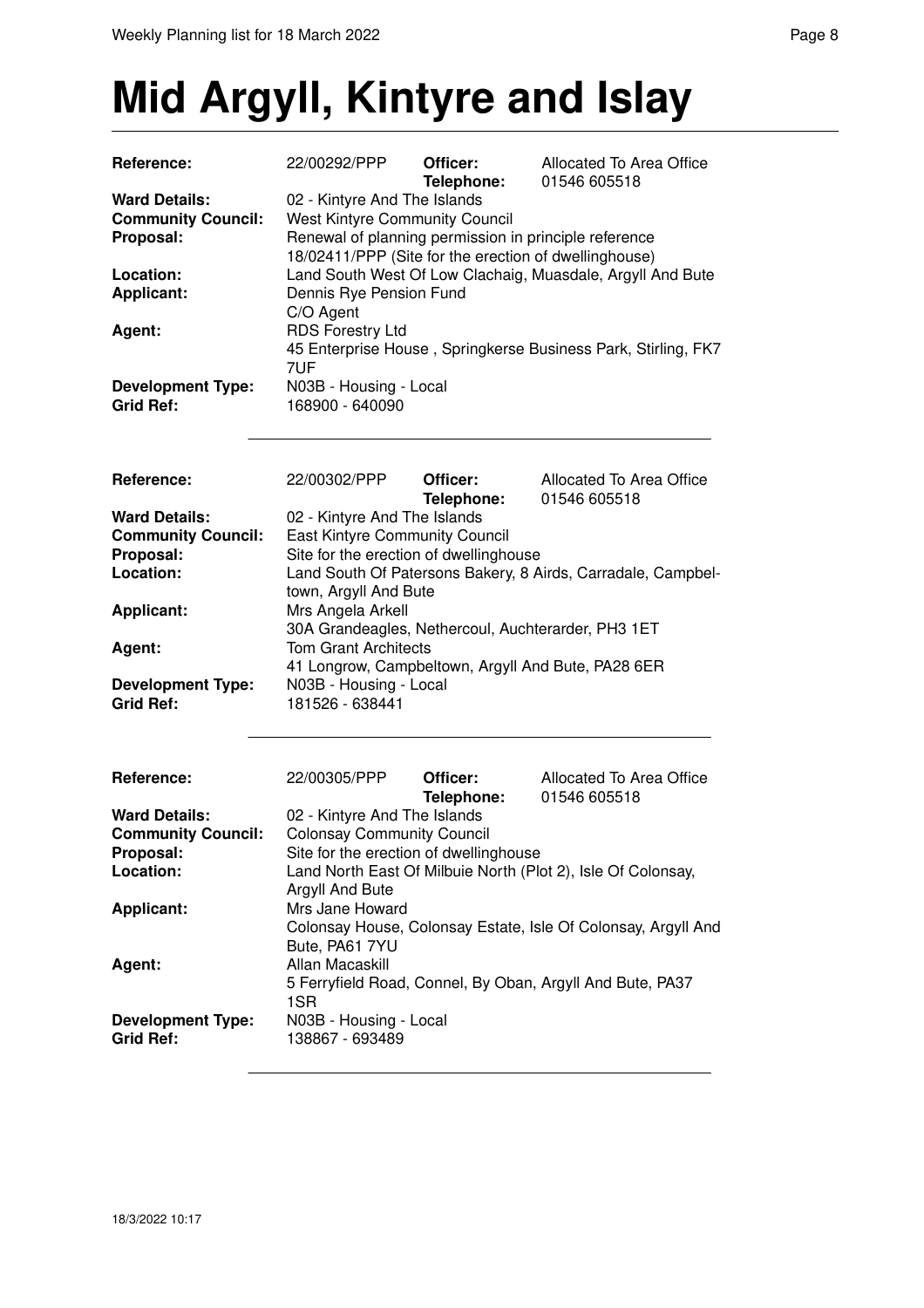| Reference:                                   | 22/00306/PPP                                                                    | Officer:<br>Telephone: | Allocated To Area Office<br>01546 605518                      |
|----------------------------------------------|---------------------------------------------------------------------------------|------------------------|---------------------------------------------------------------|
| <b>Ward Details:</b>                         | 02 - Kintyre And The Islands                                                    |                        |                                                               |
| <b>Community Council:</b>                    | <b>Colonsay Community Council</b>                                               |                        |                                                               |
| Proposal:                                    | Site for the erection of dwellinghouse                                          |                        |                                                               |
| Location:                                    | Land North East Of Milbuie North (Plot 3), Isle Of Colonsay,<br>Argyll And Bute |                        |                                                               |
| <b>Applicant:</b>                            | Mrs Jane Howard<br>Bute, PA61 7YU                                               |                        | Colonsay House, Colonsay Estate, Isle Of Colonsay, Argyll And |
| Agent:                                       | Allan Macaskill<br>1SR                                                          |                        | 5 Ferryfield Road, Connel, By Oban, Argyll And Bute, PA37     |
| <b>Development Type:</b><br><b>Grid Ref:</b> | N03B - Housing - Local<br>138879 - 693457                                       |                        |                                                               |

| Reference:                | 22/00307/PPP                           | Officer:<br>Telephone: | Allocated To Area Office<br>01546 605518                      |  |
|---------------------------|----------------------------------------|------------------------|---------------------------------------------------------------|--|
| <b>Ward Details:</b>      | 02 - Kintyre And The Islands           |                        |                                                               |  |
| <b>Community Council:</b> | <b>Colonsay Community Council</b>      |                        |                                                               |  |
| Proposal:                 | Site for the erection of dwellinghouse |                        |                                                               |  |
| Location:                 |                                        |                        | Land North East Of Milbuie North (Plot 4), Isle Of Colonsay,  |  |
|                           | Argyll And Bute                        |                        |                                                               |  |
| <b>Applicant:</b>         | Mrs Jane Howard                        |                        |                                                               |  |
|                           |                                        |                        | Colonsay House, Colonsay Estate, Isle Of Colonsay, Argyll And |  |
|                           | Bute, PA61 7YU                         |                        |                                                               |  |
| Agent:                    | Allan Macaskill                        |                        |                                                               |  |
|                           |                                        |                        | 5 Ferryfield Road, Connel, By Oban, Argyll And Bute, PA37     |  |
|                           | 1SR                                    |                        |                                                               |  |
| <b>Development Type:</b>  | N03B - Housing - Local                 |                        |                                                               |  |
| <b>Grid Ref:</b>          | 138774 - 693474                        |                        |                                                               |  |
| Reference:                | 22/00321/PP                            | Officer:<br>Telephone: | Allocated To Area Office<br>01546 605518                      |  |
| <b>Ward Details:</b>      | 01 - South Kintyre                     |                        |                                                               |  |
| <b>Community Council:</b> | <b>Campbeltown Community Council</b>   |                        |                                                               |  |
| Proposal:                 |                                        |                        | Erection of dwellinghouse and detached garage and formation   |  |
|                           | of vehicular access                    |                        |                                                               |  |
| Location:                 |                                        |                        | Land West Of Dubh Artach (Plot 4), Roading, Campbeltown,      |  |
|                           | Argyll And Bute                        |                        |                                                               |  |
| <b>Applicant:</b>         | I Brown And Z Glendinning              |                        |                                                               |  |
|                           |                                        |                        | 93 Sound Of Kintyre, Machrihanish, Campbeltown, PA28 6GA      |  |
| Agent:                    |                                        |                        |                                                               |  |
|                           |                                        |                        |                                                               |  |
|                           | Allan McDougall                        |                        |                                                               |  |
|                           | 6GA                                    |                        | 117 Sound Of Kintyre, Machrihanish, Campbeltown, PA28         |  |
| <b>Development Type:</b>  | N03B - Housing - Local                 |                        |                                                               |  |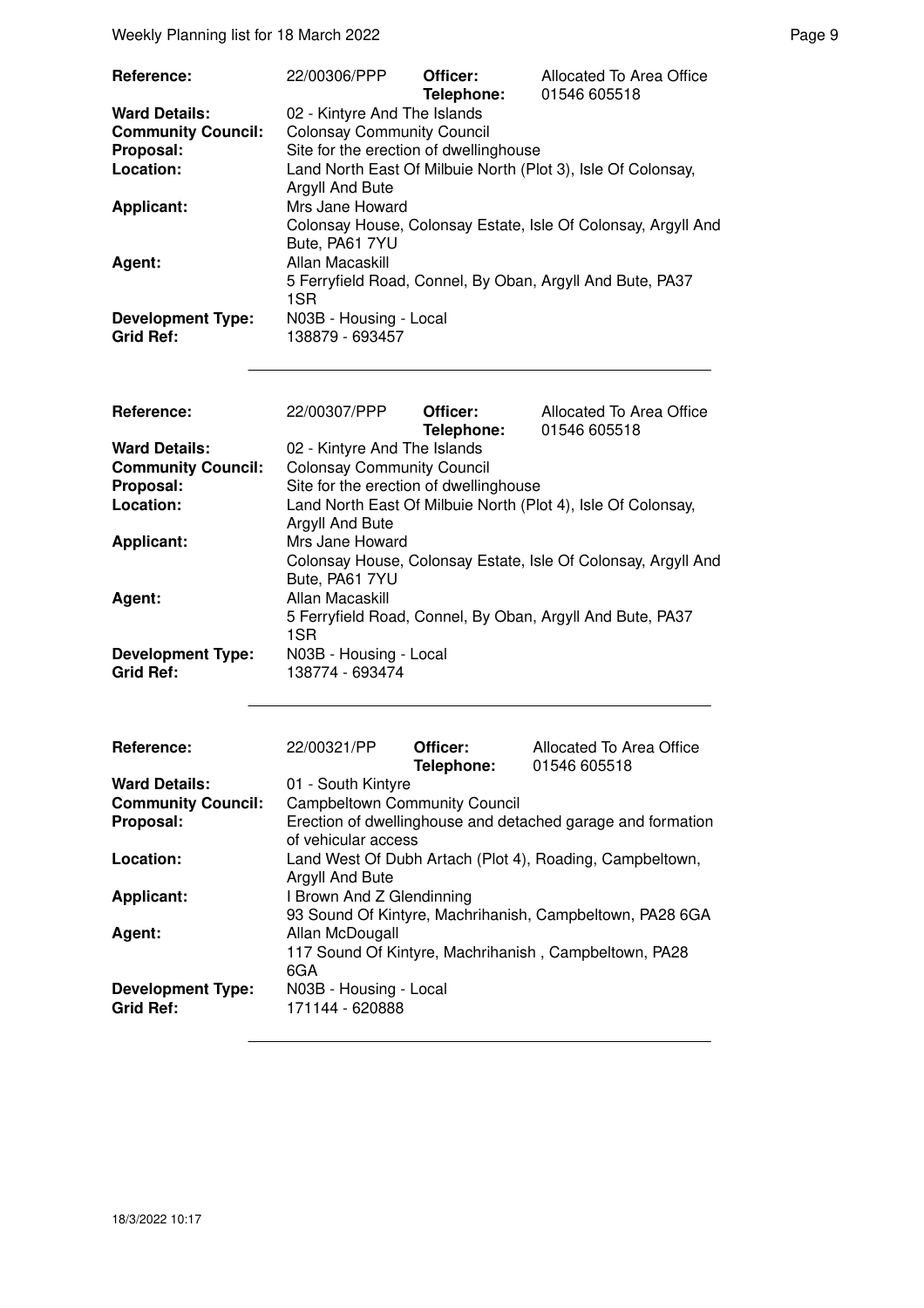Weekly Planning list for 18 March 2022 **Page 10** Page 10

| Reference:                                   | 22/00322/PP                                                                                                                                                                                                              | Officer:<br>Telephone: | Allocated To Area Office<br>01546 605518 |  |  |
|----------------------------------------------|--------------------------------------------------------------------------------------------------------------------------------------------------------------------------------------------------------------------------|------------------------|------------------------------------------|--|--|
| <b>Ward Details:</b>                         | 03 - Mid Argyll                                                                                                                                                                                                          |                        |                                          |  |  |
| <b>Community Council:</b><br>Proposal:       | <b>Inveraray Community Council</b><br>Renewal of planning permission reference 18/01390/PP (Erec-<br>tion of dwellinghouse within existing walled garden to include<br>parking, landscaping and new timber access gates) |                        |                                          |  |  |
| Location:<br><b>Applicant:</b>               | The Walled Garden, The Avenue, Inveraray, Argyll And Bute<br>Ms Fiona Fleming<br>The Printworks, 10 Otago Street, Glasgow, G12 8JH<br>N/A                                                                                |                        |                                          |  |  |
| Agent:                                       |                                                                                                                                                                                                                          |                        |                                          |  |  |
| <b>Development Type:</b><br><b>Grid Ref:</b> | N03B - Housing - Local<br>209533 - 708548                                                                                                                                                                                |                        |                                          |  |  |

| Reference:                                   | 22/00340/ADV                                                      | Officer:<br>Telephone: | Kim MacKay<br>01546 605518 |  |
|----------------------------------------------|-------------------------------------------------------------------|------------------------|----------------------------|--|
| <b>Ward Details:</b>                         | 01 - South Kintyre                                                |                        |                            |  |
| <b>Community Council:</b>                    | <b>Campbeltown Community Council</b>                              |                        |                            |  |
| Proposal:                                    | Display of fascia sign (non-illuminated)                          |                        |                            |  |
| Location:                                    | 46-48 Main Street, Campbeltown, Argyll And Bute, PA28 6AD         |                        |                            |  |
| <b>Applicant:</b>                            | Rosie's Rolls                                                     |                        |                            |  |
|                                              | 46-48 Main Street, Campbeltown, Argyll And Bute, PA28 6AD         |                        |                            |  |
| Agent:                                       | Andrew C Jones                                                    |                        |                            |  |
|                                              | Ballybrennan, Southend, Campbeltown, Argyll And Bute, PA28<br>6PJ |                        |                            |  |
| <b>Development Type:</b><br><b>Grid Ref:</b> | N <sub>15</sub> - Advertisements<br>171941 - 620380               |                        |                            |  |

| Reference:                                   | 22/00342/PP                                                                    | Officer:<br>Telephone:                                     | Kim MacKay<br>01546 605518 |  |
|----------------------------------------------|--------------------------------------------------------------------------------|------------------------------------------------------------|----------------------------|--|
| <b>Ward Details:</b>                         | 01 - South Kintyre                                                             |                                                            |                            |  |
| <b>Community Council:</b>                    | <b>Campbeltown Community Council</b>                                           |                                                            |                            |  |
| Proposal:                                    | Alteration and repairs to existing shop frontage including<br>change of colour |                                                            |                            |  |
| Location:                                    | 23-25 Main Street, Campbeltown, Argyll And Bute, PA28 6AD                      |                                                            |                            |  |
| <b>Applicant:</b>                            | The Kintyre Larder                                                             |                                                            |                            |  |
|                                              | 23-25 Main Street, Campbeltown, Argyll And Bute, PA28 6AD                      |                                                            |                            |  |
| Agent:                                       | Andrew C Jones                                                                 |                                                            |                            |  |
|                                              | 6PJ                                                                            | Ballybrennan, Southend, Campbeltown, Argyll And Bute, PA28 |                            |  |
| <b>Development Type:</b><br><b>Grid Ref:</b> | N10B - Other developments - Local<br>171972 - 620378                           |                                                            |                            |  |